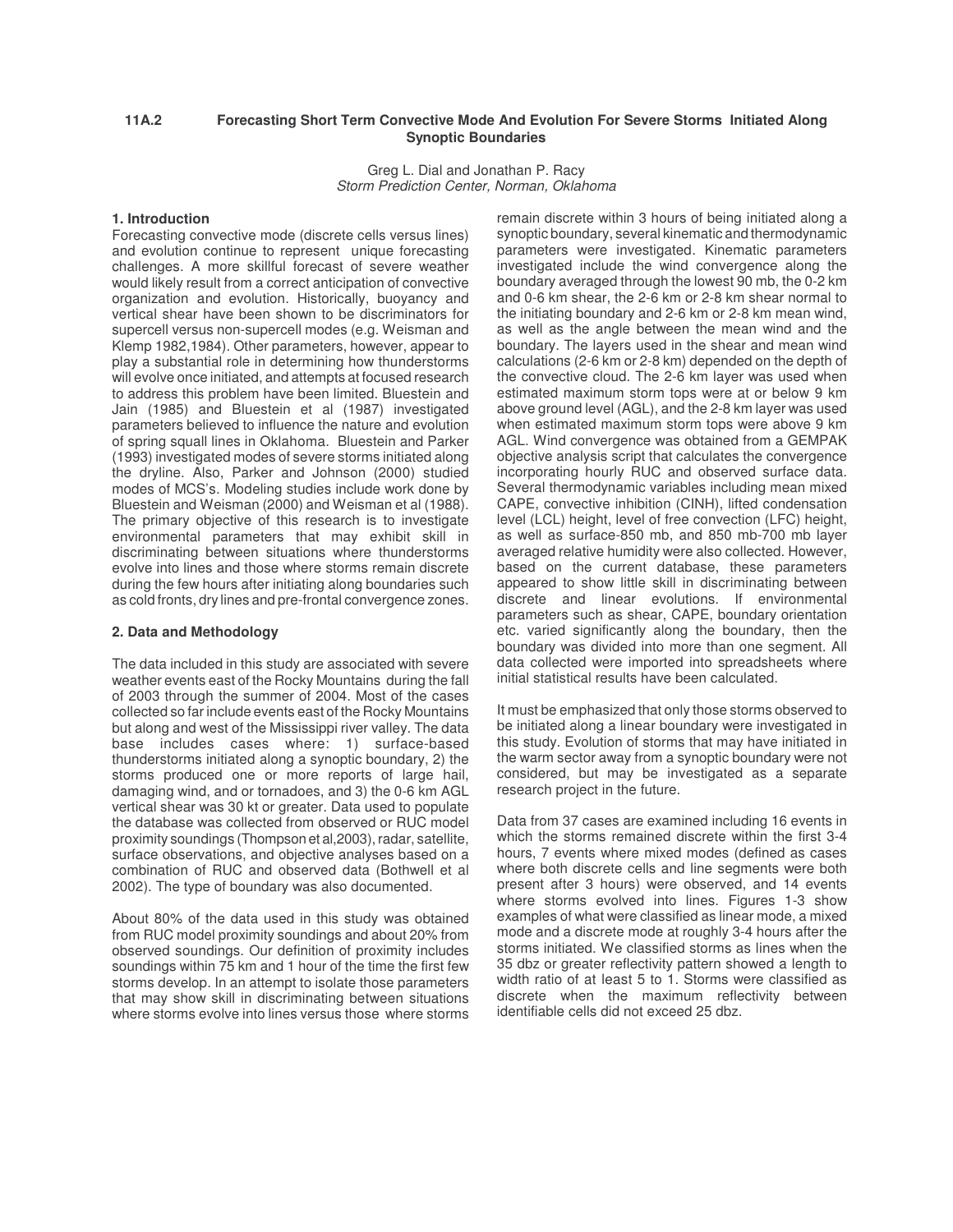#### **3. Discussion And Preliminary Results**

From a conceptual standpoint, the ability of storms to evolve into lines would appear to depend in part on (1) the number of storms initiated, (2) the ability of storms and their associated convective outflows to interact and organize a cold pool, and (3) the ability to continually initiate new updrafts along the leading edge of the cold pool. The number of storms initiated would appear to be a function of the amount of convective inhibition and the magnitude and nature of linear forcing in the lowest few kilometers. The ability of storms to interact and organize a cold pool depends partly on the number of storms initiated, storm motions, the distribution of precipitation, as well as



**Figure 1**. Linear Mode Example

thermodynamic parameters that enhance evaporative cooling. The distribution of precipitation depends partly on the magnitude and orientation of cloud layer vertical shear and mean flow with respect to the initiating boundary.

Only some of the variables mentioned above will be investigated in this study. In our database, parameters that show the most skill in discriminating between discrete and linear evolutions are the lowest 90 mb mean wind convergence (a measure of initiation potential), orientation of the 2-6 km or 2-8 km mean wind with respect to the initiating boundary, and magnitude of the 2-6 km or 2-8 km shear normal to the boundary (kinematic parameters that influence the distribution of precipitation and potential for storms to develop a cold pool upstream from the updrafts).

Figures 4-6 are box and whiskers plots of the parameters that showed the most sensitivity to mode evolution. Fig. 4 is a box and whiskers plot of the orientation of the mean flow in the 2-6 or 2-8 km layer with respect to the initiating boundary. No overlap exists between the 75<sup>th</sup> percentile rank for the line cases and the 25<sup>th</sup> percentile rank for the discrete cell cases, suggesting this parameter has good skill in discriminating between those situations where



**Figure 2.** Mixed mode example containing both a line segment and cells



**Figure 3**. Discrete mode example.

storms evolved into lines and those where storms remained discrete within the first 3 hours after initiation. This parameter suggests that when the mean mid-upper level flow is nearly parallel to the initiating boundary, a faster evolution into lines is more likely. There was also a tendency for storms that remained discrete longer than 3 hours to develop along boundaries with weaker low level convergence (Fig. 5). Assuming thermodynamic parameters such as CINH and LFC height are similar along the initiating boundary, stronger low level convergence would in general promote the development of more storms which would in turn increase the chances for storm mergers and lines. Fig. 6 suggests there is a strong preference for storms that remain discrete for 3 or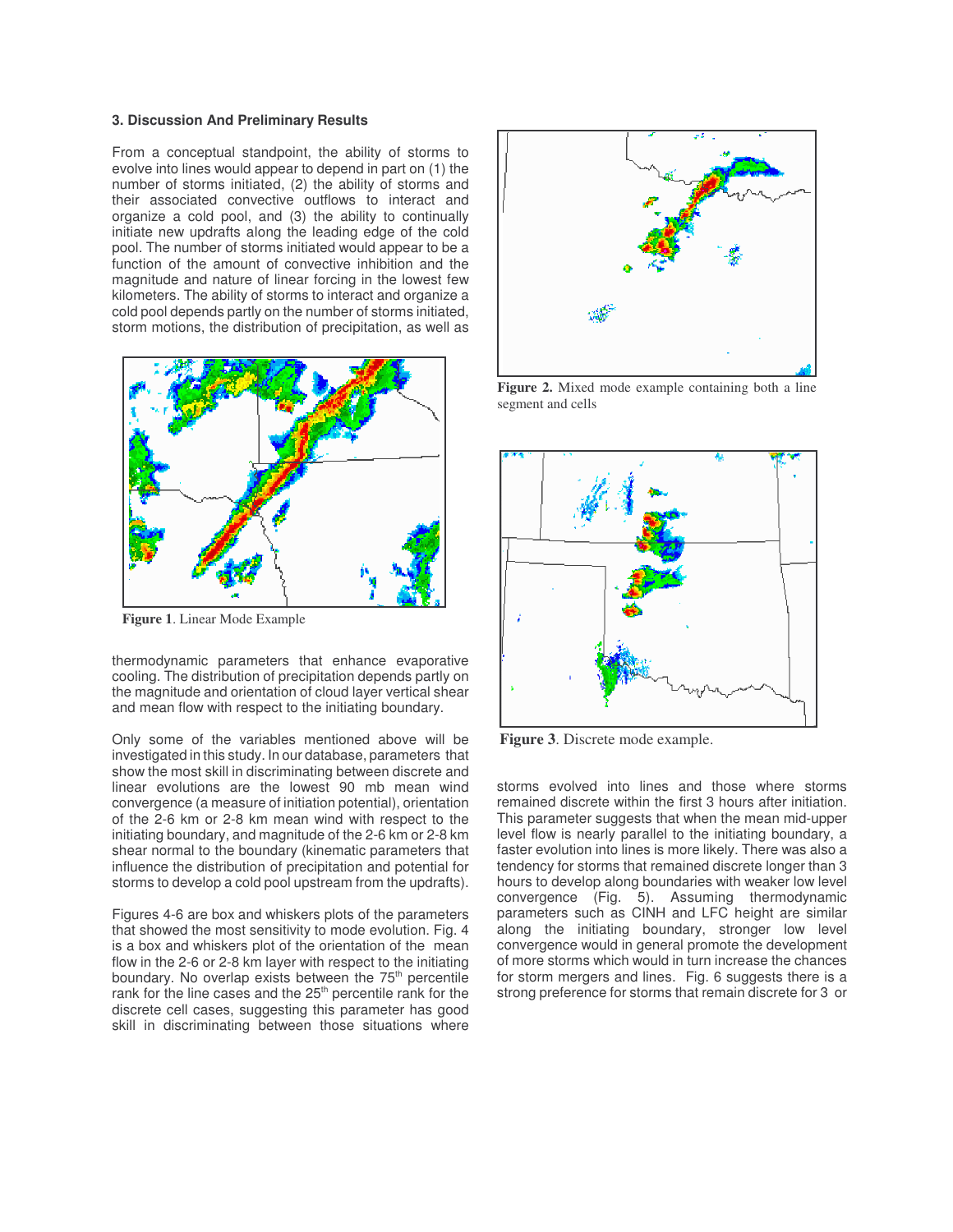

**Figure 4.** Box and Whisker Chart of the angle in degrees between the 2-6 km or 2-8 km mean wind and boundary. The top and bottom of the shaded boxes represent the 75th and 25<sup>th</sup> percentiles, respectively. The vertical lines extend upward to the maximum and downward to the minimum values.



**Figure 5.** Same as fig. 4 except for low level convergence  $X$  10<sup>-5</sup>s<sup>-1</sup>.

more hours to develop in environments where the component of shear normal to the initiating boundary in the 2-6 km or 2-8 km layer is stronger. This is consistent with theoretical concepts and model simulation work done by Weisman et al (1988) in which stronger shear through the middle levels normal to the line of forcing promoted an evolution where storms remained more discrete in



**Figure 6**. Same as fig. 4 except for normal component of shear in ms<sup>-1</sup>.



**Figure 7**. Same as fig. 4 except for mode parameter.

character. A normalized mode parameter was developed based on these 3 individual parameters. The parameter was formulated such that it would show lower values when evolution into lines within 3 hours of initiation are favored and higher values when persistent discrete modes are favored. The normalized mode parameter used in this study is defined to be:

$$
M = \left(\frac{A/25 \times S/13}{C/9}\right)
$$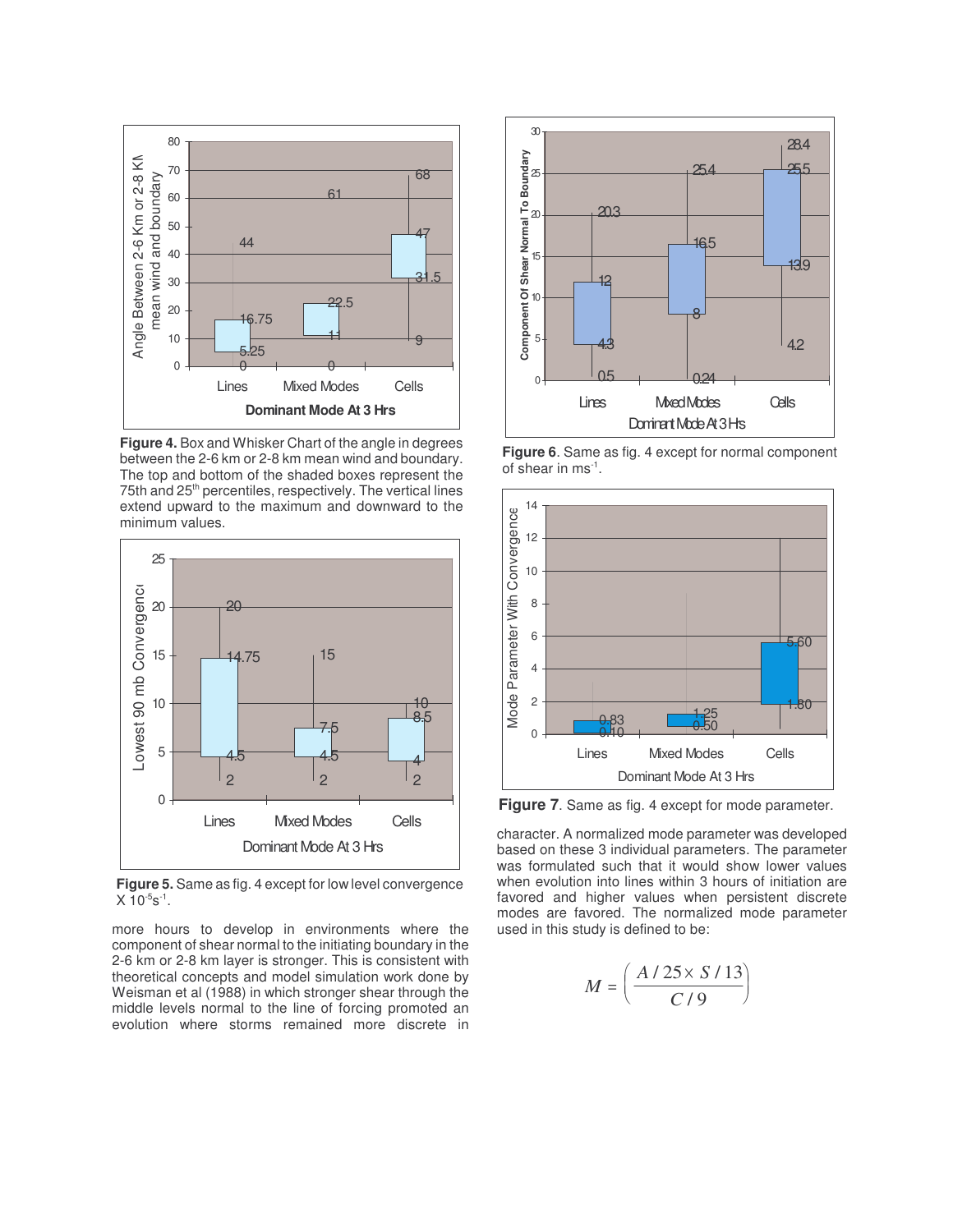where A is the angle in degrees between the initiating boundary and the mean wind in the 2-6 km or 2-8 km layer (normalized with respect to 25 degrees) and S is the component of the shear in m/s within the 2-6 km or 2-8 km layer orthogonal to the initiating boundary (normalized with respect to 13ms<sup>-1</sup>). C is the convergence X  $10^{-5}$ s<sup>-1</sup> in the lowest 90 mb (normalized with respect to 9  $\times$  10<sup>-5</sup>s<sup>-1</sup>). Note that only kinematic variables are used in the current formulation of the mode parameter since these demonstrated the best discrimination skill.Thermodynamic parameters will be investigated more thoroughly in future research.

Results plotted in the box and whisker diagram in figure 7 show a large offset with no overlap between the 75<sup>th</sup> percentile rank for line cases and the 25<sup>th</sup> percentile rank for cell cases. The 75<sup>th</sup> percentile rank of the line cases are well below 1 while the 25<sup>th</sup> percentile rank for the cell cases are closer to 2. These results suggest the mode parameter in its current formulation has good skill in discriminating between situations where storms evolve into lines within 3 hours of initiation and those situations where storms remain cellular after 3 hours.

The type of initiating boundary also appears to play a role in the evolution of storms once they are initiated. Figure 8 is a plot of the mode frequency versus type of boundary. There is an overwhelming tendency for the storms that remained discrete longer than 3 hours to be associated with drylines and pre-frontal troughs. Cases where storms evolved into lines during this time frame were mostly associated with cold fronts. This might be due in part to the tendency for some cold fronts to be accompanied by stronger deep layer forcing than that associated with pre-



**Figure 8.** Mode frequency in %.

frontal troughs and drylines.

## **4. Conclusions and Future Research**

Preliminary results suggest that the orientation of the 2-6 km or 2-8 km mean wind with respect to the initiating boundary and the component of 2-6 km or 2-8 km shear normal to the initiating boundary are good discriminators between those environments where storms remain discrete within the first few hours after developing versus those where storms evolve into lines for storms initiated along a synoptic boundary. It would appear that when the mean 2-6 km or 2-8 km flow and boundary are nearly parallel, the precipitation cascades and associated outflows of neighboring storms may merge and consolidate more quickly. Results also suggest that when the component of middle level shear normal to the initiating boundary is weak, upstream development of a cold pool may occur more readily with a faster transition to lines than when this component of shear is strong. The amount of low level convergence appears to discriminate, but to a much lesser degree. Stronger low level convergence would likely lead to the development of more storms which would in turn increase the chances for storm interactions. Other than geometry and convergence, the type of initiating boundary also appears to play a role. It appears that storms initiated along cold fronts generally have a greater tendency to evolve into lines more quickly than those initiated along pre-frontal troughs or drylines.

The results achieved so far remain preliminary, due mainly to the limited data set. As more data are accumulated within the next two years, more robust results are anticipated. This study only included kinematic variables as part of the mode parameter calculation. Additional sensitivity studies will be performed using various thermodynamic variables to assess their ability in conjunction with kinematic variables to discriminate between the types of mode evolution. A more in depth examination of the physical processes governing evolution of discrete modes into lines is also planned.

## **5. Acknowledgements**

The authors would like to thank Steven Weiss (Science and Operations Officer for the Storm Prediction Center) for his review of this manuscript as well as Jason Levit and John Hart for their help with data acquisiton.

## **6. References**

Bluestein, H.B. and M.H. Jain, 1985: Formation of mesoscale lines of precipitation: severe squall lines in Oklahoma during the spring. *J. Atmos Sci*., **42**, 1711–1732.

Bluestein, H. B., G.T. Marx, and M.H. Jain, 1987: